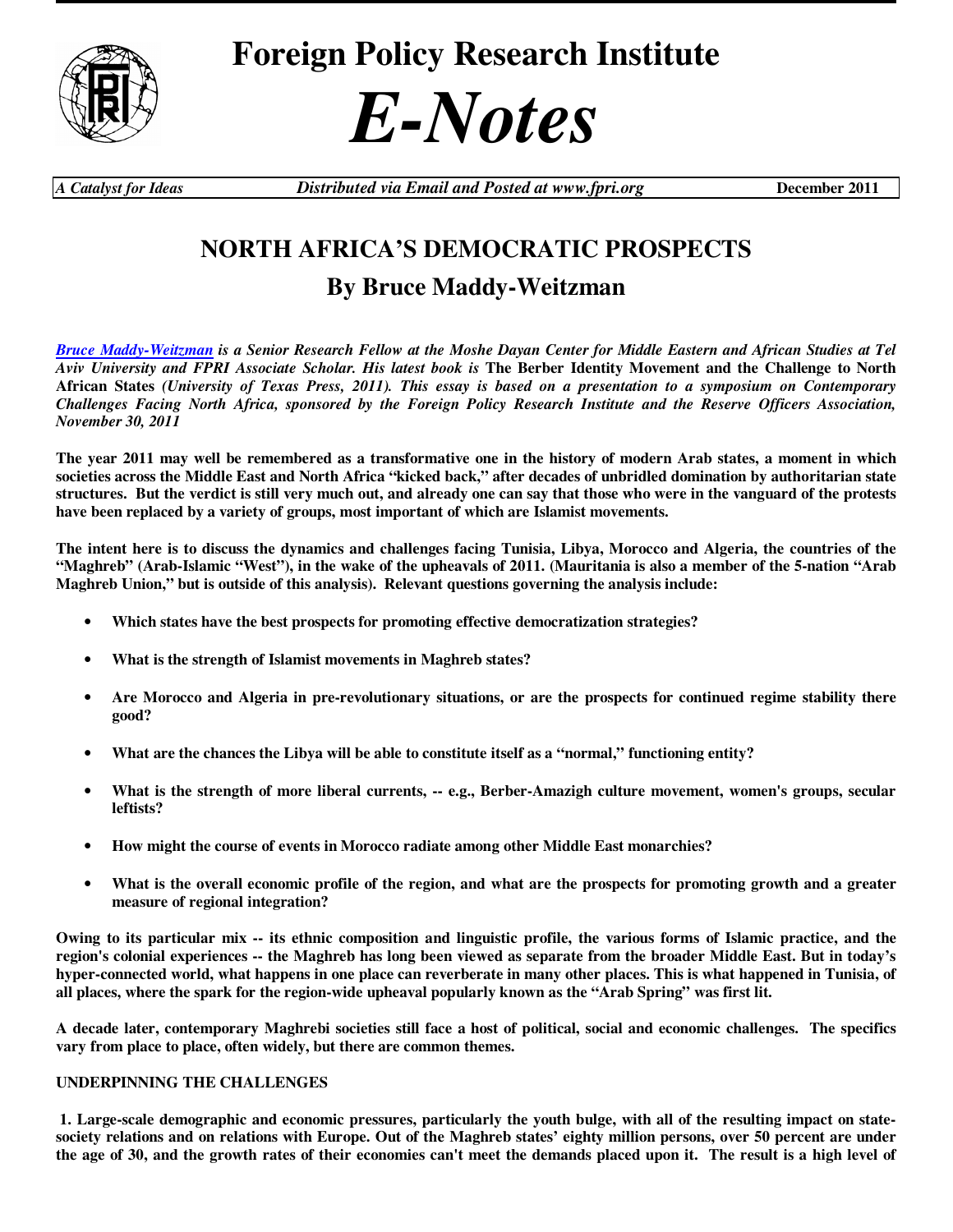**alienation, pessimism, and a desire to emigrate. As it is, the large North African emigrant communities in Europe bind the two shores of the Mediterranean together as never before, posing a host of challenges for both European and North African states.** 

**2. The legacy of authoritarianism and violence, both state-sponsored and from opposition movements. The Libyan (Qaddafi) version resulted in the utter emasculation of political life and the country's institutions, which were very limited to begin with. Violence has been an enduring feature of Algerian political life since the colonial era, coloring both the authoritarian state structures and the opposition. In addition, smaller jihadist groups, some of them operating under the banner of al-Qaeda of the Islamic Maghreb (AQIM), continue to operate in Algeria, Morocco and the Sahel region.** 

**3. The region's geo-strategic importance (straddling the Mediterranean Sea and Atlantic Ocean, including the Straits of Gibraltar, as well as its proximity to Europe) and economic resources (hydrocarbons in Algeria and Libya, phosphates in Morocco).** 

**4. The geopolitics of the Arab Spring, which cuts different ways. Algeria came out on the wrong side of the Libyan conflict, and is now is trying to repair the damage by developing relations with the new authorities there. Tunisia, by contrast was on the winning side, and provided refuge for hundreds of thousands of Libyans, straining Tunisian resources. Presumably, they will go home. It will be interesting to see how the relationship between new governments with strong Islamist components develops. Meanwhile, the security of the Tunisian-Libyan border remains an issue. Gulf Arab states, with Qatar in the lead and Saudi Arabia in the background, provided crucial political support for the anti-Qaddafi uprising in Libya, and can be expected to continue to promote their interests in the new Libya. GCC states also sought to strengthen the Moroccan monarchy, inviting it, and Jordan as well, to join the GCC, and extending promises of generous monetary aid. In that regard, the visit by Qatar's Crown Prince to Morocco just one day prior to nation-wide parliamentary elections in late November was a clear signal of support for King Muhammad VI. Obviously, the destabilization of either Morocco or Algeria would have repercussions throughout the Maghreb and beyond; so would the failure of the victorious Libyan revolutionaries to establish an orderly government. Already, there is great concern with the proliferation of weapons which had been in Qaddafi's warehouses, and have leaked to a variety of radical Islamist groups, in the Sinai Peninsula, for example.** 

#### **SPECIFIC ISSUES**

**1.** *Regime Legitimacy***. Legitimacy is an extremely slippery concept, particularly in societies which don't choose their leaders through competitive elections. Nonetheless, it is fair to say that the generation which led Maghreb states to independence and ruled for decades afterwards possessed a good deal of legitimacy, thanks to their efforts to shake off colonial rule.** 

**In Algeria, the victorious FLN made their successful revolutionary struggle central to their governing ideology. Ironically, it lost its legitimacy at the end of the 1980s, well before its more conservative pro-Western neighbor in Tunisia. Even if the regime survived the ensuing horrific civil strife, it has not regained any kind of real institutional legitimacy.** 

**In Tunisia, the Ben Ali regime, which came to power in November 1987 in what essentially constituted a palace coup, failed to take advantage of the extended period of political calm and unwritten bargain with the country's middle class that followed the repression of the Islamist current in 1991. Instead, it squandered its legitimacy by privatizing the state for the benefit of family and cronies. Following the Jasmine Revolution, Tunisia is now beginning the long and difficult process of institutionalizing a new, more genuinely legitimate government, and renewing the country's social contract.**

**In Morocco, the monarchy possesses a special measure of legitimacy owing to its descent from the Prophet Muhammad, but it is not immutable and requires continued tending to. The late King Hasan II sought to remake himself during the 1990s into a more benevolent ruler and promoted incremental change which included the involvement of traditionally opposition parties. His son, Muhammad VI, who has ruled since his father's death in 1999, accelerated the pace of reform, bolstering his legitimacy among large sections of the public, even though Morocco's underlying socio-economic problems remain acute.** 

**In Libya, Muammar Qaddafi initially possessed a good deal of revolutionary legitimacy, after having overthrown the Idrissi monarchy in 1969, in a military coup modeled after Nasser's 1952 coup in Egypt. However, he utterly squandered his legitimacy through brutal repression and bizarre behavior, and survived for decades thanks only to his oil wealth. The new Libyan order is highly uncertain. The National Transitional Council, and the new interim government, clearly possesses momentary legitimacy, having spearheaded the overthrow of Qaddafi, but now it's starting from scratch. Although elections are scheduled, real regime legitimacy will only come if Libya is able to somehow build institutions that will channel, contain, and integrate the various demands emanating from various portions of society. Given the centrality of tribal identities in Libya, establishing a functioning system deemed legitimate by the majority of the society would seem to depend on attaining some kind of power and wealth sharing among the tribes. With Libya awash in weapons, achieving a monopoly on the use of force would seem to be the first daunting task of the new authorities.** 

**All Maghreb countries are in various stages of the process of democratizing, but there is no guarantee that this will result in genuine democracy. Tunisia is farthest along in establishing the institutional underpinnings of democracy; Libya, as**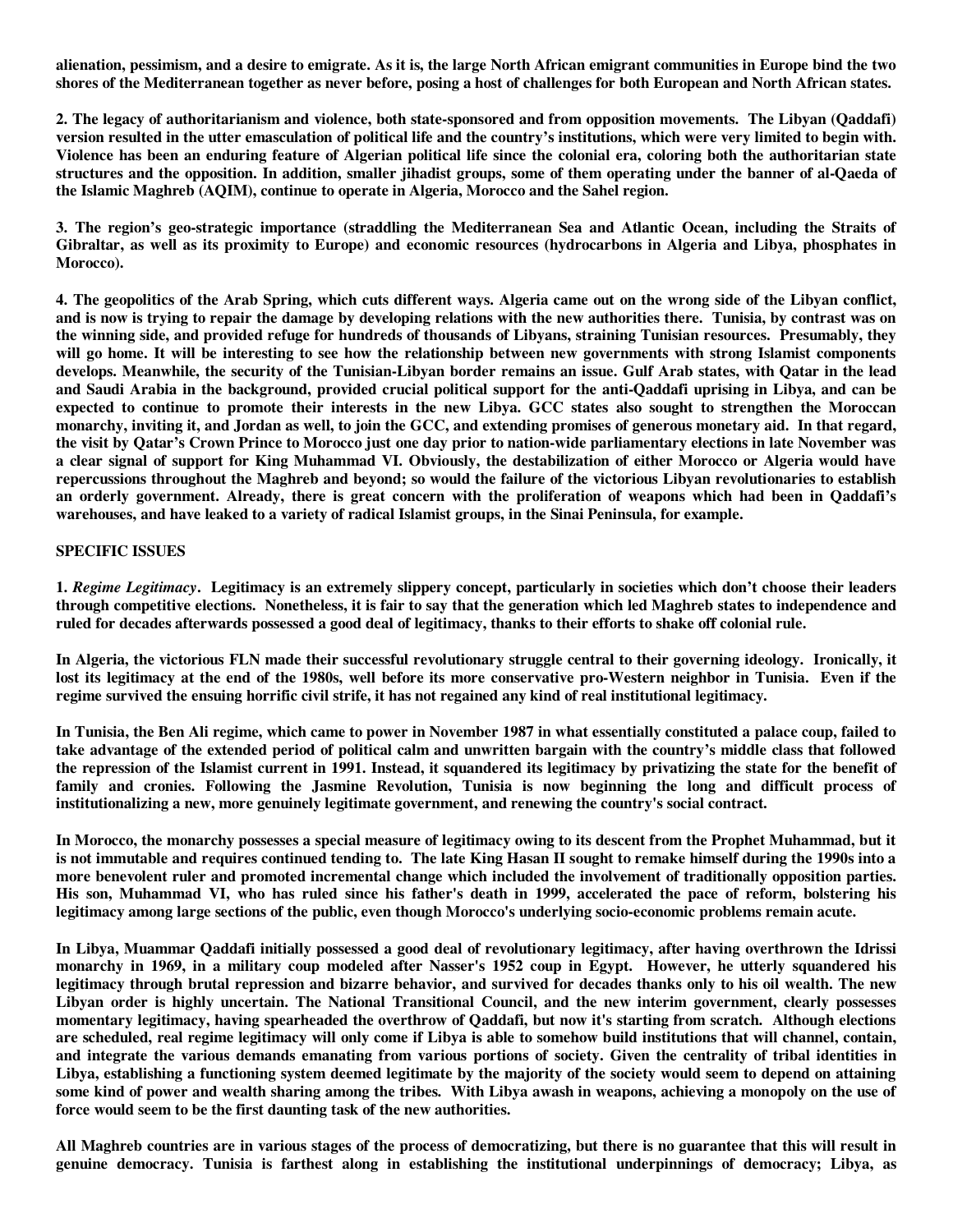**mentioned above, is only at the beginning; Morocco has institutionalized political pluralism and undertaken constitutional reform, but the monarchy maintains preponderant power, ruling as well as reigning; Algeria also possesses a certain degree of democratic form—e.g., political parties and a lively press, but real power remains in the shadows, and the regime has only talked about liberalizing political life, without acting.** 

**2.** *The Rising Strength of Islamist Movements.* **For decades, Maghreb regimes have employed a variety of means to contain political Islam. However, as one former Moroccan official told me a few months ago, "the color of the Arab Spring is green" [the color of Islam]. What this will mean regarding state-society relations, the chances of instituting lasting and genuine democratic forms of government, the relations between different social and cultural forces, and the impact of all of this on the foreign policies of Maghreb states, remains to be seen. In any case, the exact meaning of growing Islamist power differs in each: Tunisia is the bellwether; in Libya, the Islamist current is sure to have a prominent position, and in Morocco, the leader of the legal Islamist party has now assumed the post of prime minister, while remaining distinctly subordinate to the Palace. The Algerian authorities, by contrast, appear determined to keep their own Islamist genie in the proverbial bottle.** 

**3.** *The unresolved status of the Western Sahara***. Spain evacuated its Saharan colony in 1976. Morocco's claim to the territory (it controls more than 80 percent of it) is contested by the Polisario independence movement, which is backed by Algeria. The territory's juridical status remains unresolved, the only such ex-colony anywhere in the world. While there has not been any fighting for decades, negotiations remain deadlocked. The issue has been the single biggest obstacle to achieving the normalization of Algerian-Moroccan relations, which in turn has inhibited the promotion of regional economic cooperation and integration, and left the 5-nation Arab Maghreb Union, which was founded with great fanfare in 1999, frozen.** 

**4.** *The need to renew and deepen Euro-Maghreb Relations, in both the economic and political spheres.* **The Barcelona Process, initiated in the mid-1990s was supposed to do just that, but it quickly foundered. Mutual suspicions and misunderstandings need to be overcome and new mechanisms for cooperation to promote economic development in the Maghreb are vital; failure to do so will have negative repercussions, which will ultimately be felt on the European side of the Mediterranean.** 

**According to a leading expert on North African economies, Francis Ghilès, "faster economic growth able to create desperately needed jobs is essential for stability. Better governance, let alone democracy, stands little chance of taking root in the absence of faster growth." Up until now, he says, the EU's "Neighborhood Policy" has lacked critical mass of investment. According to him, there exists a "colossal investment opportunity" in the energy and mineral sectors, notably phosphates, plastics and renewal energy, one which has the potential to build competitiveness in the region's industry and thus raise its place in the global economy. Given Europe's poor track record thus far and the burgeoning crisis in the Euro zone, the prospects for a major increase in European economic investment in North Africa would seem to be remote. Still, Europeans were reminded again by the crises in Tunisia and Libya that instability in the North Africa will generate accelerated migration to Europe, something which it very much wants to avoid. Hence, it is in Europe's own interest to assist in promoting real economic growth and opportunities in the Maghreb. Germany's recent announcement that it will grant \$100 million to Tunisia for that purpose would seem to be an acknowledgement of that fact.** 

**Ghilès also recommends joint industrial ventures between Moroccan and Algerian state and private companies, for example, that Sonatrach (Algeria's oil and gas company) and the Moroccan Phosphates Co. buy into each other's capital, and that leading banks should do the same. Given the long-standing suspicion and rivalry between the two countries, the prospects of this actually happening any time soon would appear to be extremely unlikely** 

**5.** *The question of language***. Language serves as one of the foundations of political and national identity the world over. Yet, one of North Africa's particular features is the existence of several languages spoken in each country. Although Arabic is the official language, Tamazight (Berber) and French are widely used as well. Paradoxically, Berber dialects are more widely spoken in Morocco than among Algeria's more overtly politicized Berber communities. French, of course, remains the**  language of commerce and science, and is spoken by millions across the region, in spite of the fact that French was often **viewed in the post-colonial period as an unfortunate relic of the pre-independence period. The rise of Berber culture movements, which unceasingly demand that Tamazight be recognized as an official national language alongside Arabic, adds another dimension to the complicated North African linguistic landscape.** 

## **DEVELOPMENTS BY COUNTRY**

#### *Tunisia*

**A few background observations regarding Tunisia's particular cocktail of factors that have shaped its past and present are in order. Twenty years ago, Samuel Huntington had identified Tunisia as the most likely candidate among Arab states to join the "third wave" of democratization among thirty previously non-democratic states. Tunisia's "democratic potential" included its historically rooted, well-defined national identity, socially and territorially (Tunisians, in Ernest Gellner's memorable phrase,**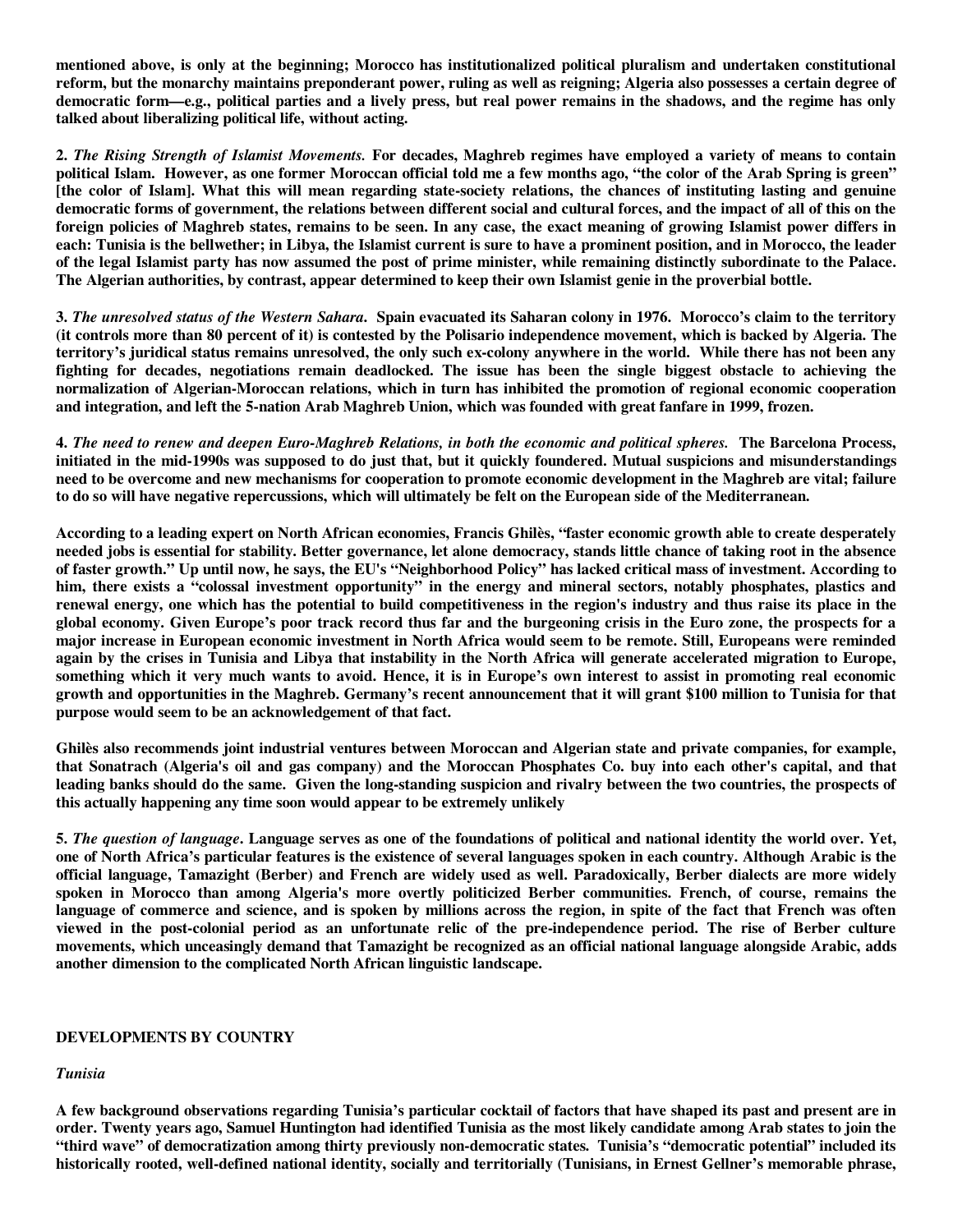**seem "comfortable in their own skin"); its relatively strong educated middle class, achievements in promoting the status of women, and relatively non-traumatic colonial experience, which further deepened Tunisia's already existing openness to Mediterranean cross-currents; and a small, non-politicized military. An additional element in this mix is the fact that under its first president, Habib Bourguiba, Tunisia managed to maintain a healthy distance from radical pan-Arab currents being promoted by Egypt's Gamal Abdel Nasser and others during the 1950s and 1960s. At the same time, Tunisia's heritage and social underpinnings were an integral part of the Arab-Islamic milieu. Taken together, these elements produced what the political scientist Larbi Sadiki refers to as Tunisia's "syncretism", which heralds, in his view, good tidings for Tunisia's emerging, albeit still fragile democracy. While being careful not to idealize Tunisia's particular synthesis or its achievements, one can hardly dismiss them either.** 

**Election Day has now come and gone in Tunisia, marking the end of the first transitional phase of the post-Ben Ali era and the beginning of another. The achievements during the initial interim period were considerable; the challenges facing the Tunisian polity in the coming period are even more formidable. Much will depend on how the leadership of Tunisia's newly empowered political parties conduct themselves: they are charged with fashioning a viable institutional framework that will enable the country's centripetal forces to outweigh its centrifugal ones. Maintaining political and social stability will also require signs that Tunisia's economic difficulties are being ameliorated. Of course, all eyes are focused on** *Ennahda***, Tunisia's longrepressed Islamist movement, and the big winner in the elections for a Constituent Assembly charged with writing a new constitution for the country and appointing an interim government.** 

*Ennahda'***s decisive victory (41 percent; 89 seats in the 217-person assembly), enabled its Secretary-General, Hamadi Jebali, to be chosen as prime minister for the new interim government, and confirmed anew that Islamist movements are among the prime beneficiaries of the "Arab Spring" upheavals. Guided by Rashid al-Ghannoushi,.** *Ennahda* **has long contended that it is genuinely committed to democracy and dialogue with other social forces, as it promotes a modernist-Islamist synthesis, modeled, it says, after Turkey's ruling AKP party. Sadiki characterizes** *Ennahda's* **worldview as "soft Islamism." This includes a commitment to maintaining the rights of Tunisian women as laid down by Tunisia's personal status law, which among other things is the only one in the Arab world which explicitly bans polygamy, in contradiction to Islamic law. Nonetheless,** *Ennahda'***s campaign also employed unabashed appeals to religious sentiment, and with great effect. And when it comes to hot button, populist issues like the Arab-Israeli conflict, Ghannoushi's language has been harsh, and even anti-Semitic, and full of praise for suicide bombers and for Hamas's strategic goal of eliminating Israel.** 

*Ennahda's* **decisive victory was due not only to its popularity and cohesiveness, but also to the splits within the secular-left camp, which gained nearly as many votes.** 

**What happens now?** *Ennahda's* **post-election press briefing was a model of consensus, emphasizing its commitment to democratic principles and its wish to cooperate with all political parties, trade unions and other civil society bodies, praising the country's civil servants, whose skills were vitally needed as the country moved forward, and reassuring international markets and actors. For their part, two of the three secular left parties (CPR, which won 29 seats, and Ettakol, which won 20 seats) proclaimed their willingness to work with** *Ennahda* **in establishing the new interim governing authority and beginning the work on the new constitution. Indeed, the CRP's long-time human rights advocate, Moncef Marzouk, has been named interim president of the country, and Ettakol's Mustapha Ben Jaafar the Speaker of the Constituent Assembly Given the differing world views on a host of issues, establishing a sustained working relationship will be no mean feat. There is no precedent for such a durable secular left-Islamist alliance anywhere in the region.** 

**Paradoxically, it thus appears that Tunisia has embarked on a path of more genuine democratization and Islamization. Amitai Etzioni terms the likely outcome as being a kind of "Islamocracy," i.e., the combining of democratic institutions and an active civil society, with some influence of Islamic law and norms on political and social life. The struggle to determining what that exact combination will be promises to be the central issue shaping Tunisia's democratization experiment.** *Ennahda* **now has the chance to prove that Islamist movements are not, by definition, antithetical to democratic norms. But the path is also strewn with obstacles. The bargaining and compromises which will be required to maintain a broad-based government and achieving an agreed upon constitutional framework is likely to be difficult at times for** *Ennahda* **and even more so for its secular coalition partners, particularly since some of the latter's supporters already believe that** *Ennahda* **is just dissimulating in it proclaimed fidelity to democracy and the equality of women. In addition, the actions of a small but provocative** *salafi* **current, which attacks** *Ennahda* **for not being sufficiently "Islamic" has already demonstrated its ability to polarize society. Nor does the democracy "bounce" of legitimacy conferred by the elections have an unlimited time frame. People, particularly the young and unemployed, will want to see a real change for the better in their everyday lives. Developing viable economic policies that can begin providing solutions to its frustrated youthful population will be the new government's first order of business. Unfortunately, the economy is experiencing a slowdown, marked by a fall in exports, investments and tourism, a rise in the current deficit to 5/7 percent of the GDP, and a fall in hard currency reserves. The annual growth rate for 2011 is expected to be 0 percent.** 

**As for the region, Islamist movements and more liberal advocates of reform were cheered by Tunisia's successful elections, albeit not always for the same reasons. But while Tunisia can serve as an inspiration for those in the Arab world who seek to**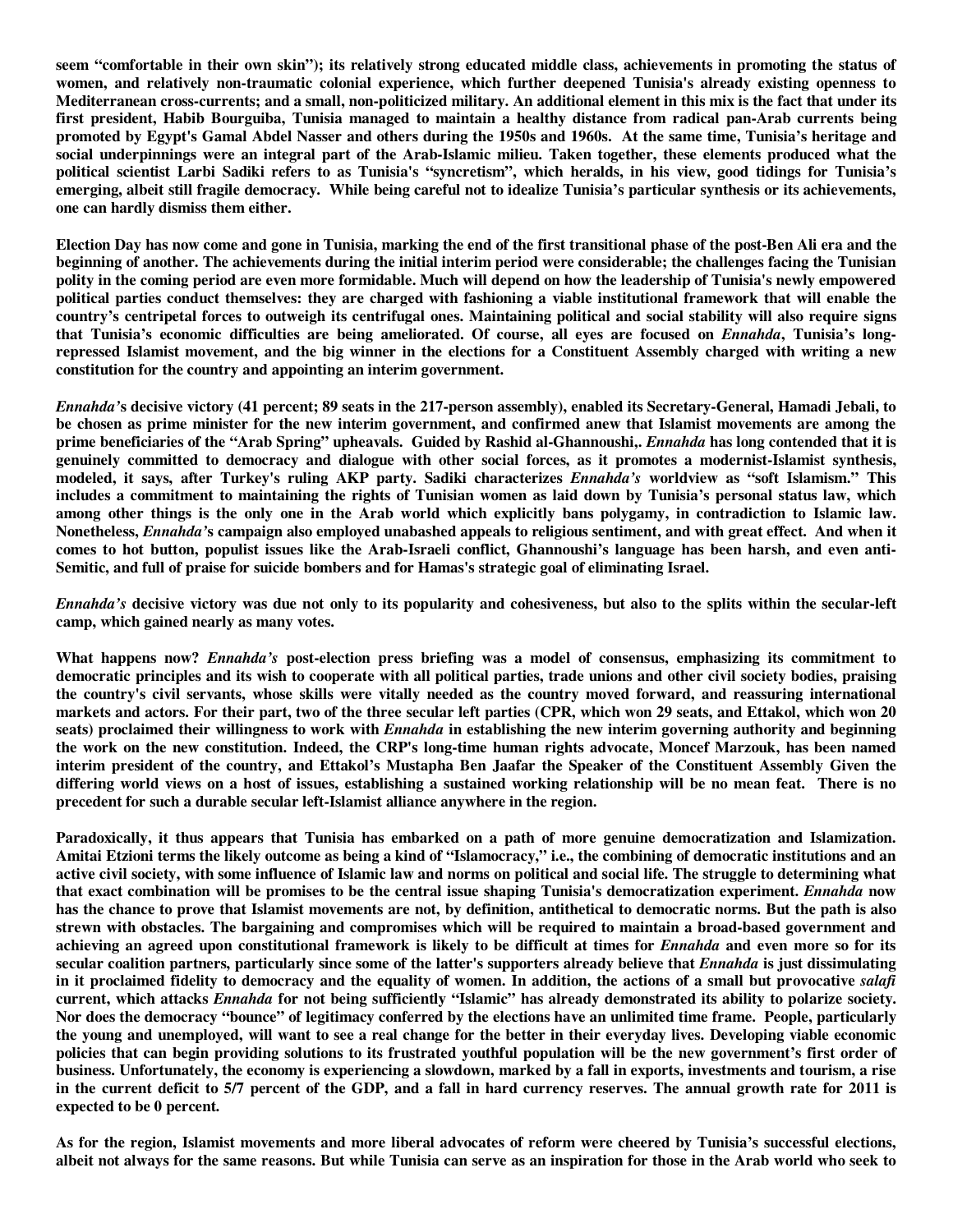**replace decades of dictatorship with a democratic regime responsive to people's needs, the conditions for actually replicating the Tunisian experience do not exist elsewhere, as recent events in Egypt have shown.** 

#### *Libya*

**In terms of political cohesion and a legacy of "stateness," Libya is the polar opposite of Tunisia, possessing very little of either. The country is currently awash in weapons, and tribal and factional militias are reluctant to give them up. The new transitional government contains no one from the long-marginalized Amazigh community of western Libya, which played an important role in the war to overthrow Qaddafi and is clamoring for linguistic and cultural recognition, and representation at the center so as to end the decades of deliberate neglect by Qaddafi. There is significant Islamist sentiment in the NTC; Libyan Islamists resemble the Egyptian Muslim Brotherhood and the Salafi current far more than the Turkish Islamist AKP part. Its insistence on the centrality of the Sharia in the new Libya has already provoked controversy. Elections have been scheduled to be held in 8 months' time, and it is hard to imagine that the process will be orderly. Of course, controlling the country's oil resources will be the key to any regime's success, and the involvement of European powers, the prime consumers of Libyan oil, can be expected.** 

#### *Morocco*

**Morocco has thus far dodged upheaval, in spite of the fact that the country suffers from many of the same underlying ills that have driven the protests elsewhere—corruption, poverty, and unemployment; the overwhelming concentration of wealth in the hands of a small stratum of elite families intertwined with the authorities; the absence of real democracy; and closed horizons for its large, youthful population, suffering from disproportionately high rates of unemployment and underemployment.** 

**The events in Tunisia and Egypt at the beginning of 2011 were keenly watched in Morocco. Like-minded Facebook protest groups quickly sprang up among Morocco's Internet-savvy, mostly politically unaffiliated twenty-something generation. Unlike their counterparts to the east, their target was not the "regime, (i.e., the monarch), but the corrupt elites who benefited from the existing state of affairs.** 

**While mild compared to upheavals in the rest of the region, the February protests raised the specter of Morocco going down the same road as so many other Arab states and unnerved the authorities. From the beginning, and right through the first half of 2011, the government adopted a multi-pronged strategy: proactive measures designed to appease popular frustration with economic conditions (e.g., increasing state subsidies on basic goods, raising salaries for civil servants, promising government jobs for recent university graduates); proclaiming the right of peaceful protests to go forward while simultaneously working to discredit the protestors; and using occasional police violence to intimidate demonstrators.** 

**Most importantly, though, was Mohamed VI's very public promise of sweeping reforms in an effort to quell the protests. The centerpiece was the promulgation of a new constitution that somewhat enhanced the powers of the prime minister and parliament, while leaving preponderant power in the hands of the king. A nation-wide referendum confirmed the adoption of the constitution in early July. This was followed by the holding of parliamentary elections in late November. The government was determined that the elections be a success, and made it very difficult for the advocates of a boycott to disseminate their message. Still voter turnout was far lower than it was for the constitutional referendum in July (45 percent to 97 percent, according to official, and most likely inflated figures). The low turnout, and the high number of non-registered eligible voters, points to a high degree of cynicism and apathy among Moroccan voters.** 

**The achievement of the Islamist PJD party—coming in first, winning 107 seats out of a total of 395—was consistent with, and influenced by developments in Tunisia, Libya and Egypt. In addition, voters were tired of the same old parliamentary faces and the country's widespread corruption: by contrast, the PJD, having been in opposition since its first appearance in 1997, is untainted, and many voters clearly wanted to try something else. Paradoxically, the win further legitimized the monarchy and its top-down reform process. The PJD's win seemed to be genuine, as the authorities seemed to have neither sought to block it nor promote it, allowing the authorities to point to it as additional proof of its desire to see the system evolve, and to the success of its strategy. Given that the Palace will continued to hold preponderant power, the PJD will be challenged to advance its core principles dealing with the Islamization of society, as well as its promises to combat poverty and corruption.** 

**Overall, Muhamad VI has bought further time with his latest measures, and Morocco does not appear to be on the verge of major unrest, but there are obviously no guarantees regarding the future.** 

#### *Algeria*

**Algeria has always been unique in the North African pantheon: possessing a pre-colonial past of being far less cohesive than Tunisia and Morocco; having the first to be colonized by France, and in the most thorough-going and socially destructive manner; experiencing the most violent and bloody, by far, of the independence struggles; having vast hydrocarbon resources; and being the first post-independence regime to lose its legitimacy, resulting in the end of the army-single party regime and a**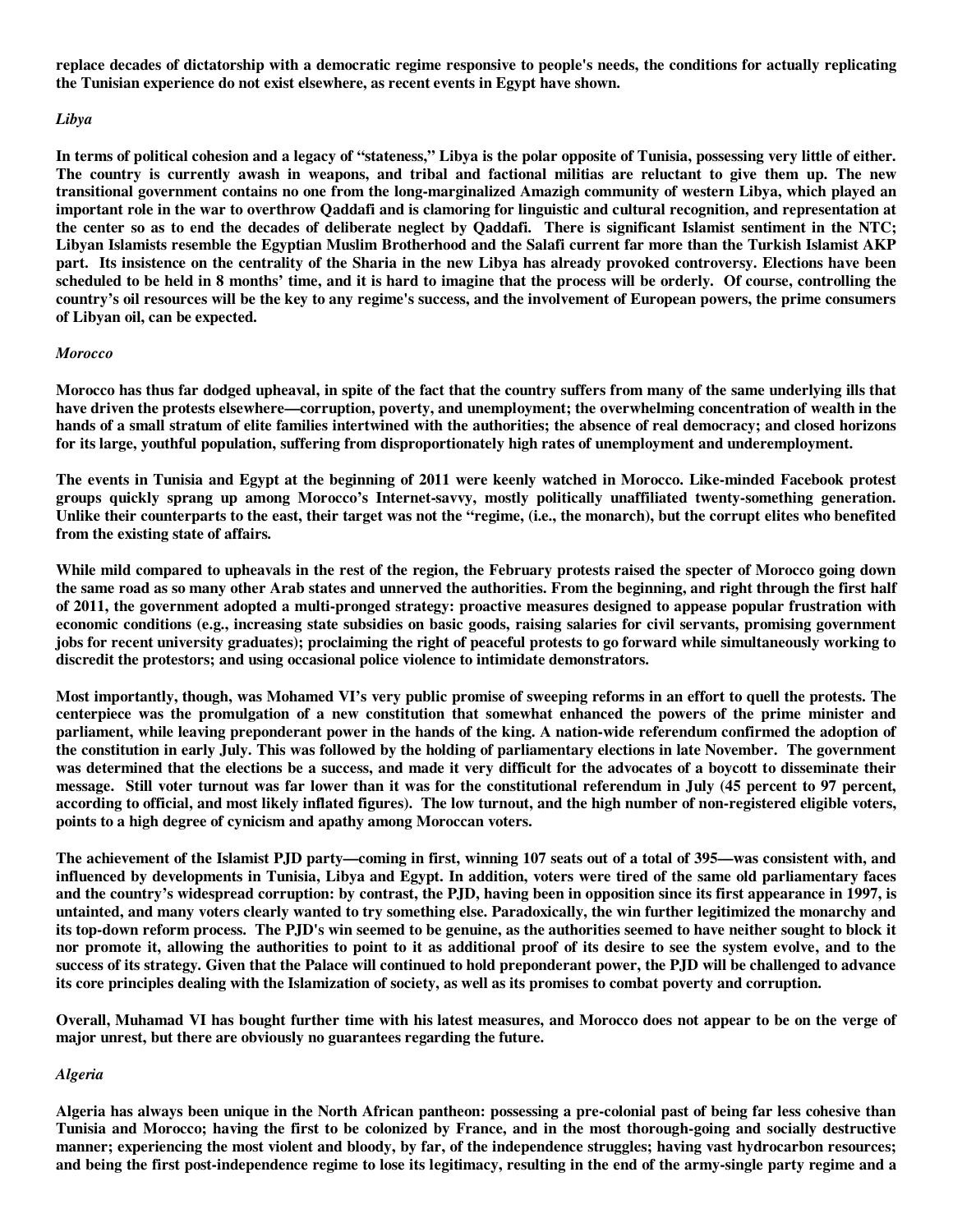**sudden democratic explosion followed by a horrific implosion, as the regime's military-security core beat back an armed Islamist challenge during the 1990s, at great cost in lives. Since then, the authorities have sought to establish a veneer of civilian, multiparty rule and a pluralist process which would provide legitimacy, while real power remained concentrated in the shadows, in the hands of a military-security cabal and its civilian allies, with corruption being rampant.** 

**Algeria is a rich country with many poor and frustrated people. It is the world's fourth-largest exporter of natural gas but the central bank recently announced that one-quarter of the country's 35 million people live under the poverty line.** 

**The regional upheaval has reverberated in Algeria too. The country witnesses almost constant protests on a variety of issues housing, environmental degradation, lack of water, housing, electricity or calling for higher wages, etc. These are often put down forcibly, leading protestors to compare the authorities' heavy handed violence to France's behavior in 1950s (a dubious comparison, but the fact that it is made shows how little legitimacy the regime has).** 

**Until now, however, the widespread anger of ordinary people over bread and butter issues has not coalesced into a united call for change. The ordinary Algerian is often just as suspicious of opposition politicians and democracy activists as of the authorities. Moreover, having experienced the horrors of civil strife in the 1990s, many are either exhausted or unwilling to risk renewed instability and upheaval.** 

**Like his counterparts elsewhere, Algeria's president Bouteflika responded to the initial protests by promising political reform, beginning with the end of the state of emergency and a freer media. He also extended key subsidies and boosting wages for the police, army, government employees and health workers. But concrete reform in the political field has been absent. Parliament is supposedly set to vote on a law at the end of December that would facilitate the creation of parties (dozens are reportedly waiting approval), while banning ex-Islamic Salvation Front members from forming a party. (The FIS's electoral successes in 1990-91 led to the military's cancellation of the electoral process and the prolonged strife of the 1990s.)** 

**Given the general opaqueness about the inner workings of the power structures in the country, rumors abound: Bouteflika's illness (cancer), is worsening, according to one report. The military has tried, and may try again to replace him, says another.** 

**Regarding regional issues, Qaddafi's overthrow distressed Algeria, for it feared (and fears) that its own Islamist opposition will be emboldened. Algeria is fighting against a low-level Islamist insurgency, and after 9-11 successfully rebranded itself as a vital partner to the West in the "war on terror." Similarly, it is quite distressed over the events in Syria, and the possible collapse of the Syrian regime.** 

**Overall, Algeria would seem to be the next prime candidate for upheaval. It has not been proactive in the reform process, unlike Morocco, and the public's grievances are multiple, and genuine. But, as elsewhere, nothing is certain.** 

## **CONCLUSION**

**To sum up: the old pattern of complete domination by Maghreb regimes over their societies has been shaken. Two regimes have been toppled, a third has been compelled to initiate reform measures, and a fourth is talking about doing so, but has not yet acted. Islamist forces have risen to the center of political life (apart from Algeria), while the consequences differ from country to country. Liberal forces are present throughout and, while not in the majority and on the defensive, are not inconsequential. Berber ethnic-cultural identity has now been recognized officially in Morocco, and the revived Amazigh current in Libya has been vocal in demanding recognition. Renewed unrest in Algeria is likely to include a Kabyle-Amazigh dimension, as it did a decade ago. Tunisia is best positioned, by far, to achieve an institutionalization of a democratic political order, but even there the road will be rocky. Western nations, especially Europe, have an enormous stake in the evolving political and social order of Maghreb states, but have not developed an overall economic and political strategy to guide its policies and advance their interests. The United States has a stake in the Maghreb's evolution as well, and is currently emphasizing the importance of continued democratization in a way that would ensure the protection of women and minority rights and the rule of law. Economically, too, the U.S. is promoting a variety of development programs, but by themselves will hardly be sufficient. The U.S. appears to be supportive of the active role being taken by its Gulf Arab allies in the region, even if they themselves are hardly democratic. For the time being, however, their overriding common geopolitical interests, first and foremost vis-à-vis Iran, outweigh any differences that they might have regarding the value of democracy. In any case, the GCC states were keen to see Qaddafi overthrown, and the U.S. quickly lined up with them and with Britain and France on the issue; the GCC is a strong supporter of the Moroccan monarchy, as is the United States; and is keen to see Sunni Islamist parties achieve greater prominence through the ballot box. On this last point, the U.S. Administration has apparently accommodated itself to the reality that democratization and increased Islamist political influence go hand in hand, and prefers it to the previous authoritarian status quo in the region.** 

#### *Author's Note*

*The analysis draws on recent articles in Middle East Quarterly*